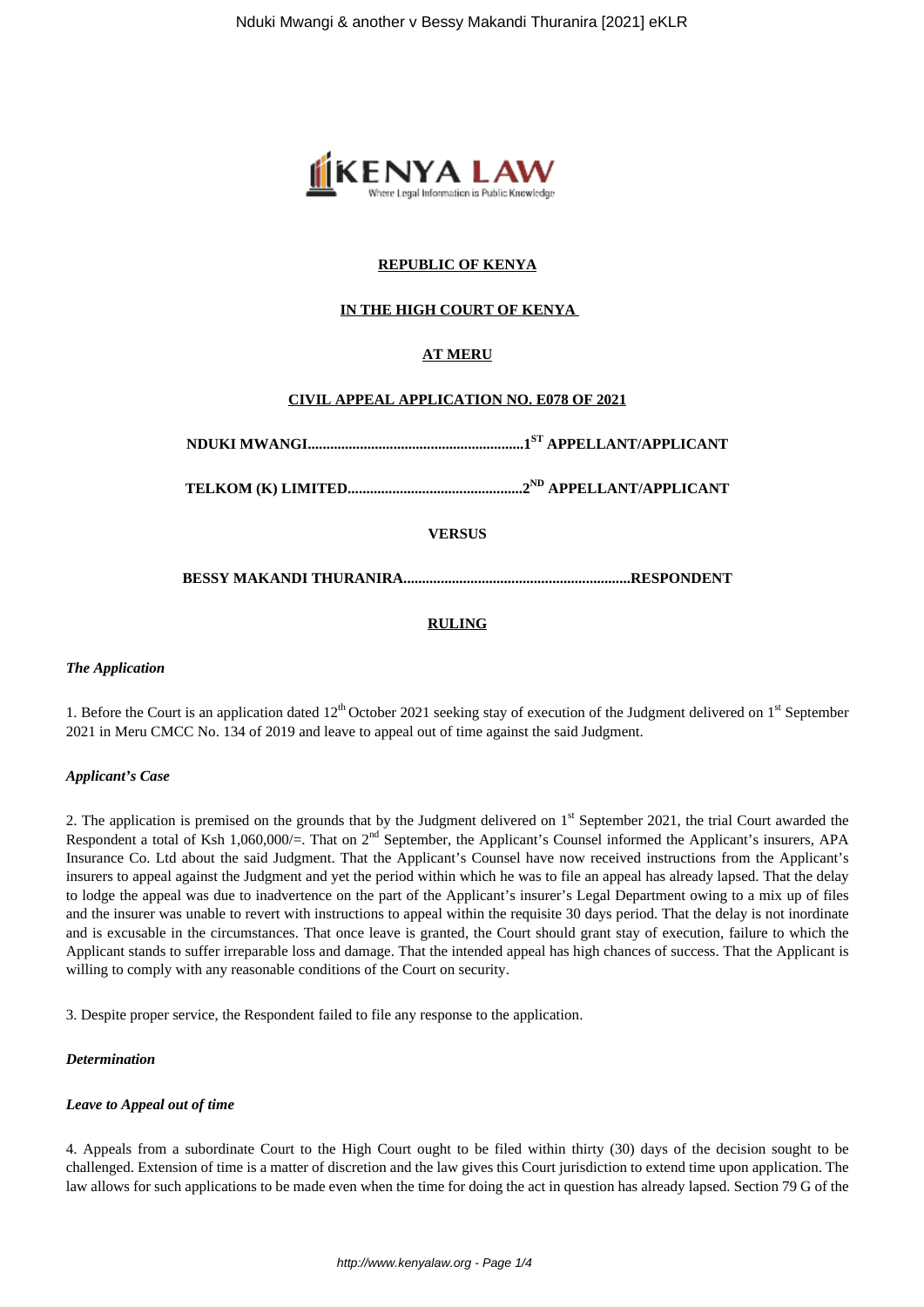Civil Procedure Act provides as follows: -

#### *79G. Time for filing appeals from subordinate courts*

*Every appeal from a subordinate court to the High Court shall be filed within a period of thirty days from the date of the decree or order appealed against, excluding from such period any time which the lower court may certify as having been requisite for the preparation and delivery to the appellant of a copy of the decree or order:* 

## *Provided that an appeal may be admitted out of time if the appellant satisfies the court that he had good and sufficient cause for not filing the appeal in time.*

See also Order 50, Rule 6 of the Civil Procedure Rules, Section 95 of the Civil Procedure Act and Section 59 of the Interpretation and General Provisions Act.

*5.* The factors to be considered when determining an application seeking leave to appeal out of time include the length of delay, the reason for the delay, the chances of the appeal succeeding and the degree of prejudice to be suffered by the Respondent if the application is granted.

6. On the length of the delay, the Judgment sought to be challenged was delivered on  $1<sup>st</sup>$  September 2021. The 30 days' window period within which the Applicant was to file a memorandum of appeal lapsed on  $1<sup>st</sup>$  October 2021. The instant application was filed on  $12<sup>th</sup>$  October 2021, 11 days later. An 11 days delay period cannot be said to be inordinate.

7. On the reasons for the delay, the Applicant claims that the delay was occasioned by his insurers, APA Insurance who had a mix up on the files and thus delayed to issue instructions to his Advocates to lodge an appeal. The Court notes that the Applicant has not annexed any form of correspondence to confirm his averments. The Court however acknowledges that in accident claims, it is the insurance companies that ordinarily issue instructions on behalf of the insureds and on a balance of probabilities, it is possible that the delay was occasioned by the insurers.

8. On the chances of the appeal succeeding, the Applicant has annexed a draft Memorandum of Appeal raising 4 grounds of appeal which challenge the quantum awarded for the header of loss of dependency. The Applicant urges that the award of Ksh 2,000,000/= was manifestly excessive in the circumstances of the case. The Court considers the issue of award of damages to be an arguable point of law.

9. Noting that the delay herein was not inordinate, that a reasonable explanation for the delay has been offered, that there appears to be an arguable appeal and that the Respondent has failed to demonstrate any real prejudice to be suffered should leave be granted, the Court finds that the interests of justice call for the grant of leave.

### *Stay of Execution*

10. The test for applications for stay of execution in the High Court is set out in Order 42 Rule 6 of the Civil Procedure Rules. The conditions that an Applicant has to meet and/or demonstrate for the court to grant a stay of execution are as follows: -

*a) substantial loss will result to applicant if stay is not granted; and* 

*b) security is given by the Applicant for the due performance of any decree as may eventually become binding on the appellant upon determination of the appeal; and*

*c) the application has been brought without unreasonable delay.* 

### *Substantial Loss*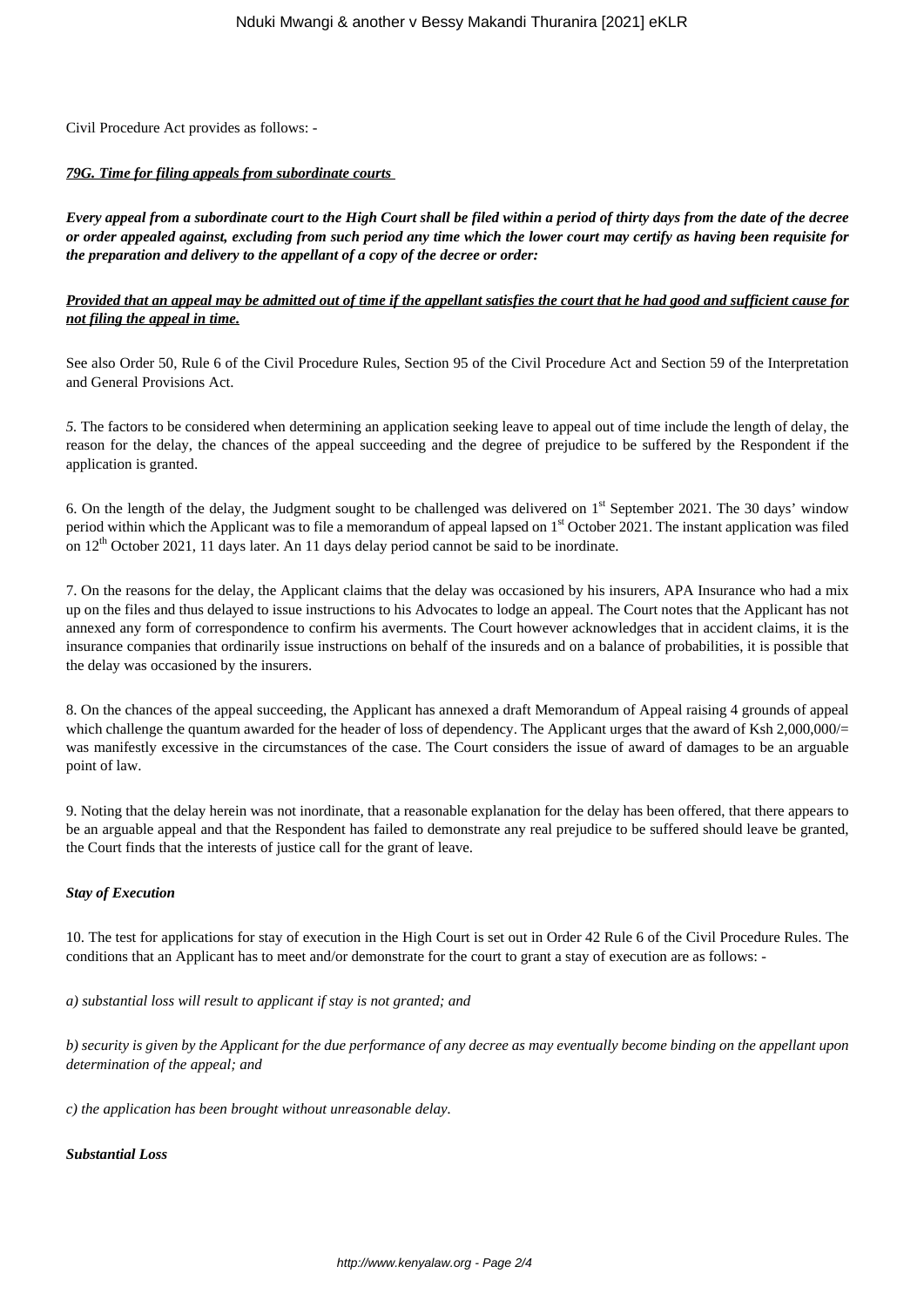#### Nduki Mwangi & another v Bessy Makandi Thuranira [2021] eKLR

11. In money decrees, substantial loss is demonstrated by the apprehension that the Respondent may not be in a position to refund the decretal sums paid, should the appeal be successful. In the present case, the Applicant has not expressed any such fears and in the circumstances, the Court does not consider that he has demonstrated the likelihood of suffering substantial loss. The Court however takes note of the substantial sum of Ksh 1,060,000/= which if paid to an individual, whose source of income is unknown may result in substantial loss.

#### *Security*

12. The Applicant has indicated his willingness to offer security for the due performance of the decree. This Court considers that it would be fair to grant stay on condition that security is deposited and some reasonable amount is paid to the Respondent. The Court has also considered that the intended appeal, is squarely on quantum and since liability is not disputed, the Respondent will inevitably be awarded some amount of money, following conclusion of the appeal.

#### *Undue Delay*

13. The Court has already found above that the delay in the matter was for a period of 11 days which is not inordinate.

#### *ORDERS*

14. Accordingly, for the reasons set out above, this Court makes the following orders: -

*i) Leave is hereby granted to the Applicant to file his Appeal out of time on condition that he files a Memorandum of Appeal within 7 days from the date of this order.*

*ii) The Court grants an order for stay of execution of the Judgment and/or Decree delivered on 1st September 2021 by Hon. E. Tsimonjero (RM) in Meru CMCC No. 134 of 2019 pending the hearing and determination of the appeal.*

*iii) The Applicant shall within Thirty (30) days pay to the Respondent the sum of Ksh 353,000/= being approximately 1/3 of the decretal sum.*

*iv) Within the said thirty (30) days in iii) above, the Applicant shall deposit the balance of the decretal sum being Ksh 707,000/= in a joint interest earning account in names of the respective Advocates for the parties.*

*v) In default of the payment and deposit as per orders iii) and iv) above, the stay of execution herein granted shall lapse and be of no effect.*

*vi) The costs of this application shall abide the outcome of the appeal.*

*Order accordingly*

# **DATED AND DELIVERED ON THIS 15TH DAY OF DECEMBER, 2021.**

# **EDWARD M. MURIITHI**

# **JUDGE**

# **Appearances**

# **M/S Mithega & Kariuki Advocates for the Applicant**